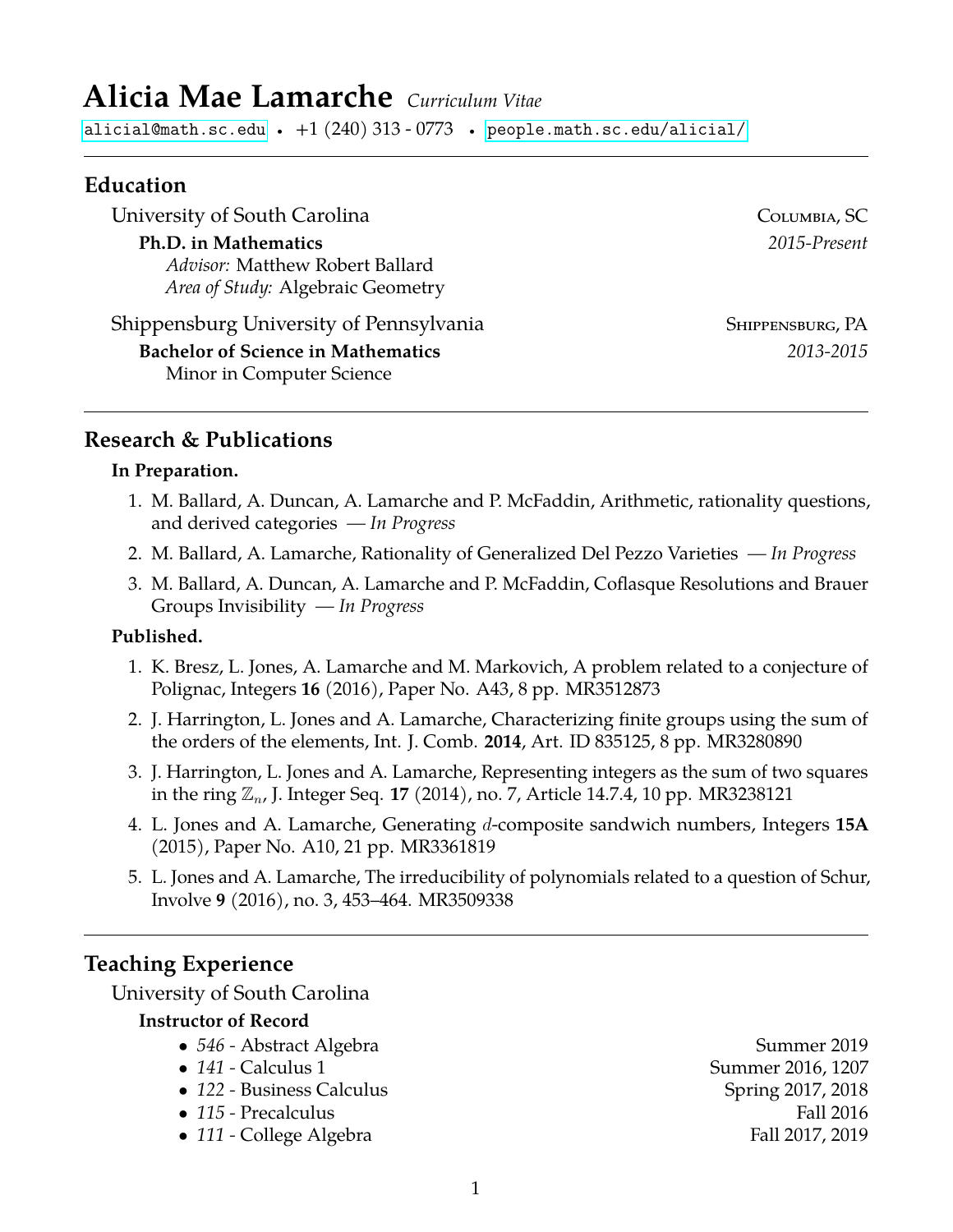## **Teaching Assistant**

| $\bullet$ 142 - Calculus 2<br>$\bullet$ 141 - Calculus 1                                                                                                                | Fall 2015, Spring 2016<br>Fall 2018 |  |
|-------------------------------------------------------------------------------------------------------------------------------------------------------------------------|-------------------------------------|--|
| Shippensburg University of Pennsylvania<br>• Mathematics peer tutor via the University Learning Center.<br>• Classroom Assistant for College Algebra and Linear Algebra | 2013-2015<br>2013-2014              |  |
| <b>Awards &amp; Grants</b>                                                                                                                                              |                                     |  |
| • Dera D. Parkinson Graduate Fellowship                                                                                                                                 | 2019                                |  |
| • SPARC Graduate Research Grant via University of South Carolina                                                                                                        | 2018                                |  |
| • Honorable Mention - NSF Graduate Research Fellowship                                                                                                                  | 2017                                |  |
| • James Eldon Award in Mathematics                                                                                                                                      | 2015                                |  |
| • Michael D. Seyfried Memorial Achievement Scholarship                                                                                                                  | 2014-2015                           |  |
| • Shippensburg University Undergraduate Research Grant                                                                                                                  | 2014-2015                           |  |
| <b>Professional Activities</b>                                                                                                                                          |                                     |  |
| • Graduate Student Instructor Peer Mentor Program (Mentor)<br>NSF Award #1725295                                                                                        | 2019                                |  |
| • Mathematics Tutoring Center Coordinator                                                                                                                               | 2019                                |  |
| • Graduate Student Instructor Peer Mentor Program (Research Assistant)<br><b>NSF Award #1725295</b>                                                                     | 2018                                |  |
| • Graduate Student Representative for the UofSC Math Graduate Council                                                                                                   | 2017-2018                           |  |
| • Organizer, Graduate Colloquium Series at UofSC<br>http://people.math.sc.edu/alicial/grad_colloquium/                                                                  | 2017-2018                           |  |
| • Organizer, Graduate Student Seminar on Elliptic Curves<br>http://people.math.sc.edu/alicial/seminars/curvesS17.html                                                   | 2017                                |  |

## **Selected Seminar Talks**

| • Derived Categories, Arithmetic, and Rationality Questions                                                                                 |             |
|---------------------------------------------------------------------------------------------------------------------------------------------|-------------|
| Algebraic Geometry Seminar at the University of Georgia September 18                                                                        | Fall 2019   |
| Algebraic Geometry Seminar at Rice University September 10                                                                                  | Fall 2019   |
| Algebraic Geometry Seminar at Emory University                                                                                              | Fall 2019   |
| FRAGMENT Seminar at Colorado State University October 17                                                                                    | Fall 2019   |
| • Abstract Nonsense, University of South Carolina Graduate Colloquium.                                                                      | Fall 2018   |
| • Exceptional collections of toric varieties associated to root systems, Algebraic Geometry Seminar<br>at the University of South Carolina. | Fall 2018   |
| • Algebraic Geometry & Toric Varieties, UofSC AWM Graduate Research Fair.                                                                   | Spring 2018 |